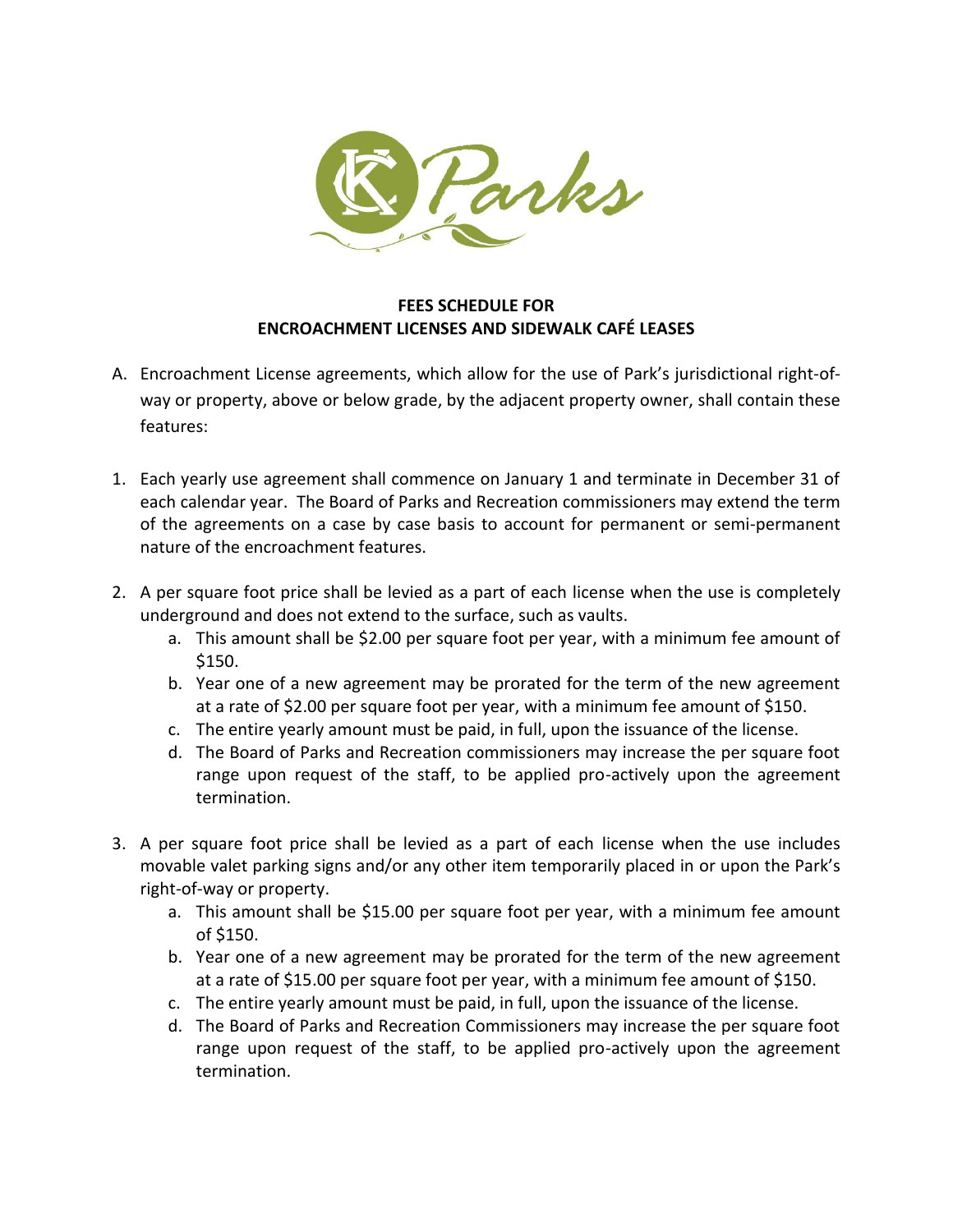- 4. A per square foot price shall be levied as a part of each license when the use includes signs, railings, ramps, manholes, stormwater BMPs, wells, window wells, stairs, planters, decks, walls, patios, doors, awnings, lighting, and is affixed and/or used in a manner which is intended to be permanent or semi-permanent, placed in or upon the Park's right-of-way or property.
	- a. This amount shall be \$18.00 per square foot per year, with a minimum fee amount of \$150.
	- b. Year one of a new agreement may be prorated for the term of the new agreement at a rate of \$18.00 per square foot per year, with a minimum fee amount of \$150.
	- c. The entire yearly amount must be paid, in full, upon the issuance of the license.
	- d. The Board of Parks and Recreation Commissioners may increase the per square foot range upon request of the staff, to be applied pro-actively upon the agreement termination.
- 5. Licensees with encroachment license agreements approved by the Parks and Recreation Board of Commissioners will comply with all requirements outlined in Chapters 18 and 64 of the City's Code of Ordinances.
- B. Sidewalk Café Lease agreements which allow for business to be conducted on Park property shall contain these features:
- 1. Each yearly use agreement shall commence on January 1 and terminate in December 31 of each calendar year.
- 2. A per square foot price shall be levied as a part of each lease when the use includes tables, chairs, railings, lighting, heat lamps and/or any other item temporarily placed in or upon the Park's right-of-way or property, and may include food and beverage service without alcohol allowed.
	- a. This amount shall be \$15.00 per square foot per year, with a minimum fee amount of \$150.
	- b. Year one of a new agreement with a business for sidewalk amenities may be prorated for the term of the new agreement at a rate of \$15.00 per square foot per year, with a minimum fee amount of \$150.
	- c. The entire yearly amount must be paid, in full, upon the issuance of the license.
	- d. The Board of Parks and Recreation Commissioners may increase the per square foot range upon request of the staff, to be applied pro-actively upon the lease termination.
- 3. A per square foot price shall be levied as a part of each lease when the use includes tables, chairs, railings, lighting, heat lamps and/or any other item temporarily placed in or upon the Park's right-of-way or property, and may include food and beverage service with alcohol allowed or beverage service only with alcohol allowed.